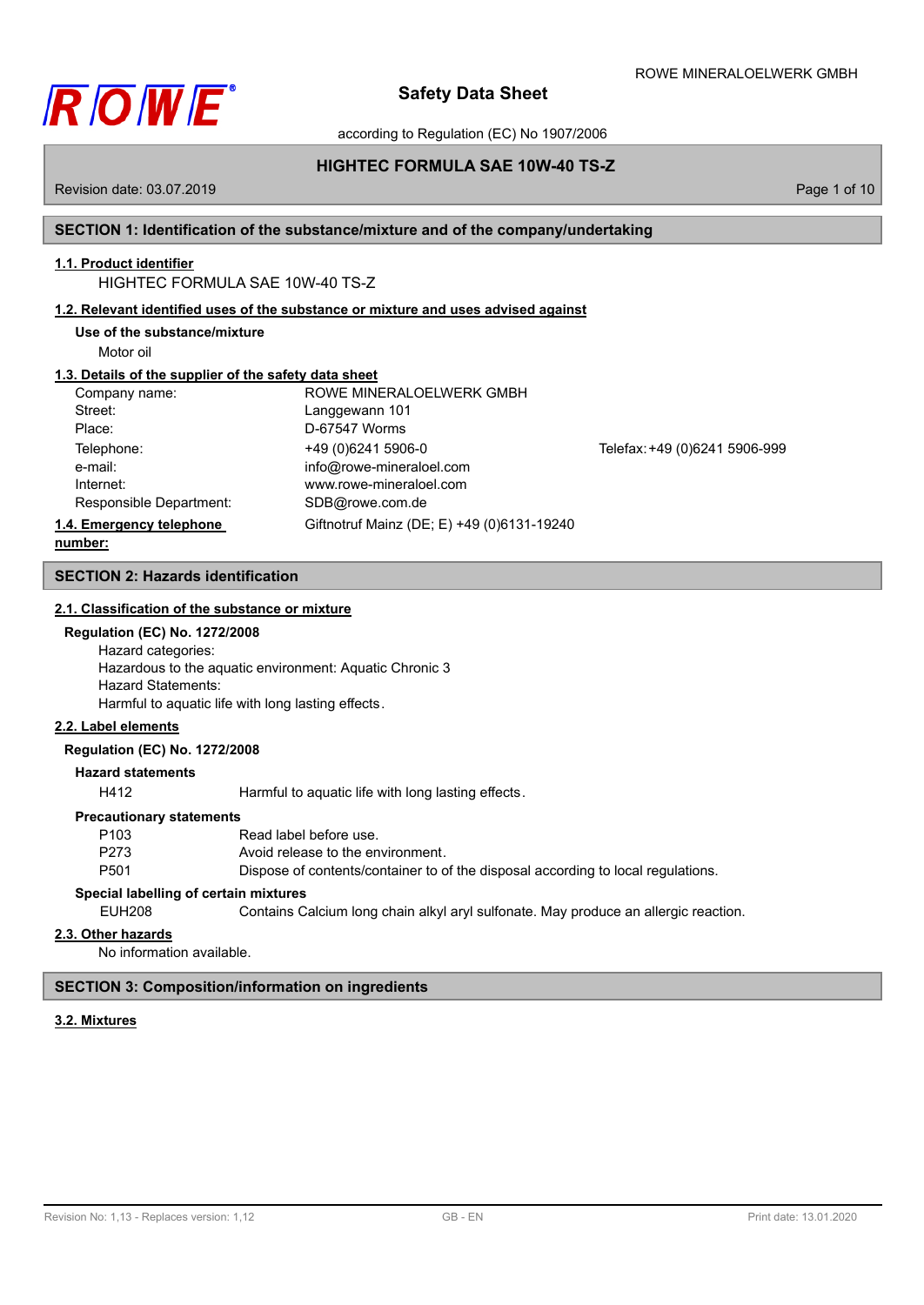

according to Regulation (EC) No 1907/2006

# **HIGHTEC FORMULA SAE 10W-40 TS-Z**

Revision date: 03.07.2019 Page 2 of 10

### **Hazardous components**

| <b>CAS No</b>                 | Chemical name                                                                                                                         |                                                                                         |                  | Quantity      |
|-------------------------------|---------------------------------------------------------------------------------------------------------------------------------------|-----------------------------------------------------------------------------------------|------------------|---------------|
|                               | EC No                                                                                                                                 | Index No                                                                                | <b>REACH No</b>  |               |
|                               | <b>GHS Classification</b>                                                                                                             |                                                                                         |                  |               |
| 64742-54-7                    | Distillates (petroleum), heavy paraffinic, hydrotreated                                                                               |                                                                                         |                  | $15 - 30 %$   |
|                               | 265-157-1                                                                                                                             |                                                                                         | 01-2119484627-25 |               |
|                               | Asp. Tox. 1; H304                                                                                                                     |                                                                                         |                  |               |
| 147880-09-9                   | Polyolefin-polyaminsuccinimid, Polyol                                                                                                 |                                                                                         |                  | $1 - 2.5%$    |
|                               | 604-611-9                                                                                                                             |                                                                                         |                  |               |
|                               | Aquatic Chronic 4; H413                                                                                                               |                                                                                         |                  |               |
| 68784-31-6                    |                                                                                                                                       | Dithiophosphoric acid, mixed O, O-bis (sec-Bu and 1,3-dimethylbutyl) esters, zinc salts |                  | $1 - 2.5%$    |
|                               | 272-238-5<br>01-2119657973-23                                                                                                         |                                                                                         |                  |               |
|                               | Eye Dam. 1, Aquatic Chronic 2; H318 H411                                                                                              |                                                                                         |                  |               |
| 722503-68-6                   | Calcium long chain alkyl aryl sulfonate                                                                                               |                                                                                         |                  | $0.3 - 1\%$   |
|                               | 682-816-2                                                                                                                             |                                                                                         |                  |               |
|                               | Skin Sens. 1B, Aquatic Chronic 4; H317 H413                                                                                           |                                                                                         |                  |               |
| 121158-58-5                   | Dodecylphenol, mixed isomers (branched)                                                                                               |                                                                                         |                  | $0.1 - 5.3\%$ |
| 01-2119513207-49<br>310-154-3 |                                                                                                                                       |                                                                                         |                  |               |
|                               | Repr. 1B, Skin Corr. 1C, Eye Dam. 1, Aquatic Acute 1 (M-Factor = 10), Aquatic Chronic 1<br>(M-Factor = 10); H360F H314 H318 H400 H410 |                                                                                         |                  |               |

Full text of H and EUH statements: see section 16.

#### **Further Information**

Test data suggests that the zinc component contained does not lead to a single stage of the product.

### **SECTION 4: First aid measures**

### **4.1. Description of first aid measures**

### **General information**

Self-protection of the first aider

#### Change contaminated clothing.

Do not put any product-impregnated cleaning rags into your trouser pockets.

#### **After inhalation**

Provide fresh air. If breathing is irregular or stopped, administer artificial respiration. Medical treatment necessary. In case of inhalation of aerosols/spray mist/splash spots: Consult physician. Avoid breathing dust/fume/gas/mist/vapours/spray. IF INHALED: If breathing is difficult, remove victim to fresh air and keep at rest in a position comfortable for breathing. In case of inhalation of aerosols/spray mist/splash spots: Consult physician.

### **After contact with skin**

After contact with skin, wash immediately with plenty of water and soap. Take off immediately all contaminated clothing and wash it before reuse. If skin irritation occurs: Get medical advice/attention. After contact with skin, take off immediately all contaminated clothing, and wash immediately with plenty of water and soap. If skin irritation or rash occurs: Get medical advice/attention.

## **After contact with eyes**

Rinse immediately carefully and thoroughly with eye-bath or water. In case of troubles or persistent symptoms, consult an ophthalmologist.

### **After ingestion**

Rinse mouth immediately and drink plenty of water.

If swallowed, do not induce vomiting: seek medical advice immediately and show this container or label.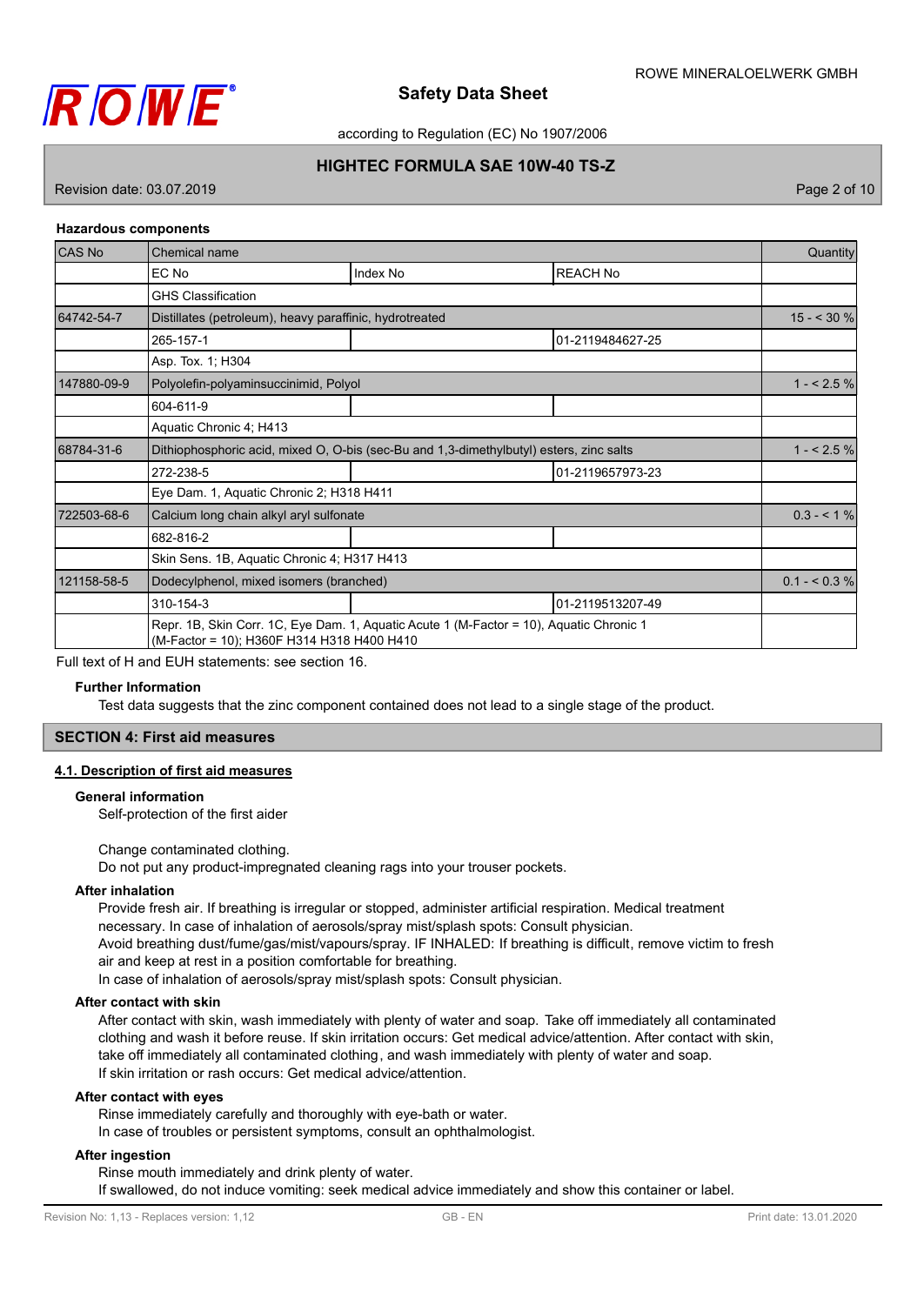

according to Regulation (EC) No 1907/2006

# **HIGHTEC FORMULA SAE 10W-40 TS-Z**

Revision date: 03.07.2019 **Page 3 of 10** 

# **4.2. Most important symptoms and effects, both acute and delayed**

No information available.

# **4.3. Indication of any immediate medical attention and special treatment needed**

Treat symptomatically. Caution if victim vomits: Risk of aspiration! Aspiration hazard: Call a physician immediately.

### **SECTION 5: Firefighting measures**

### **5.1. Extinguishing media**

### **Suitable extinguishing media**

Co-ordinate fire-fighting measures to the fire surroundings. Carbon dioxide (CO2). Dry extinguishing powder. Foam.

### **Unsuitable extinguishing media**

High power water jet.

### **5.2. Special hazards arising from the substance or mixture**

Non-flammable. Special exposure hazards arising from the substance itself, combustion products, resulting gases:

Carbon dioxide (CO2). Carbon monoxide Sulphur oxides. Phosphorus oxides. Hydrogen sulphide (H2S).

### **5.3. Advice for firefighters**

In case of fire: Wear self-contained breathing apparatus. carbon black

In case of fire and/or explosion do not breathe fumes.

In case of fire: Wear self-contained breathing apparatus.

### **Additional information**

Collect contaminated fire extinguishing water separately. Do not allow entering drains or surface water.

Dispose of waste according to applicable legislation.

Use water spray jet to protect personnel and to cool endangered containers.

# **SECTION 6: Accidental release measures**

## **6.1. Personal precautions, protective equipment and emergency procedures**

Special danger of slipping by leaking/spilling product. Wear suitable protective clothing.

Wear breathing apparatus if exposed to vapours/dusts/aerosols.

### **6.2. Environmental precautions**

Do not allow to enter into surface water or drains. Prevent spread over a wide area (e.g. by containment or oil barriers).

### **6.3. Methods and material for containment and cleaning up**

Absorb with liquid-binding material (e.g. sand, diatomaceous earth, acid- or universal binding agents). Treat the recovered material as prescribed in the section on waste disposal.

### **6.4. Reference to other sections**

Safe handling: see section 7

Personal protection equipment: see section 8 Disposal: see section 13

In case of gas escape or of entry into waterways, soil or drains, inform the responsible authorities.

### **SECTION 7: Handling and storage**

### **7.1. Precautions for safe handling**

### **Advice on safe handling**

Protect skin by using skin protective cream. Wash hands before breaks and after work. Conditions to avoid: aerosol or mist generation.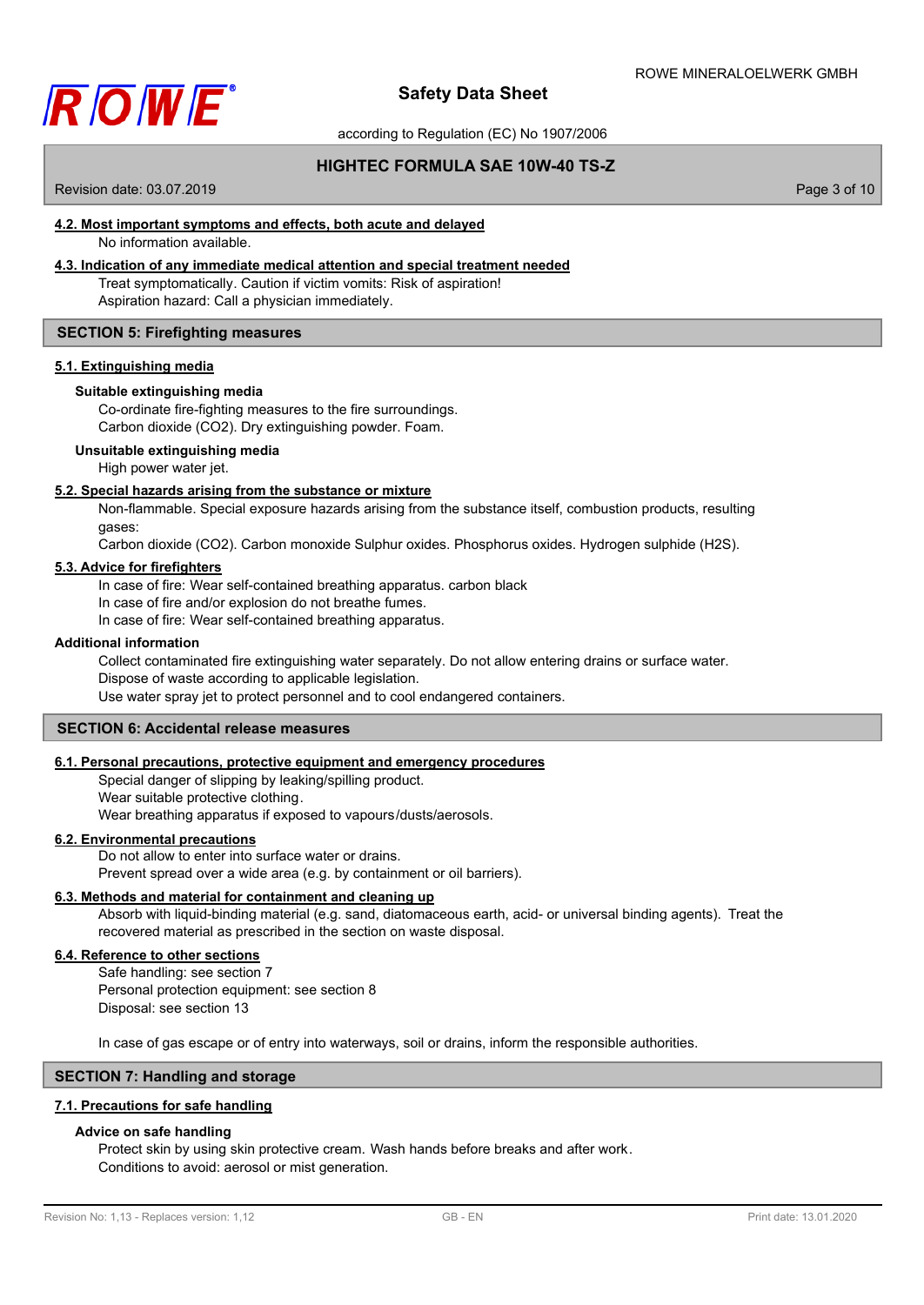

according to Regulation (EC) No 1907/2006

# **HIGHTEC FORMULA SAE 10W-40 TS-Z**

Revision date: 03.07.2019 **Page 4 of 10** 

### **Advice on protection against fire and explosion**

No special measures are necessary. When using do not smoke. Fire class: B (DIN-/EN-Norms: EN2)

### **7.2. Conditions for safe storage, including any incompatibilities**

### **Requirements for storage rooms and vessels**

Keep container tightly closed. Keep away from heat. Keep/Store only in original container.

### **Hints on joint storage**

Do not store together with:Food and fodder, Oxidizing agents.

### **Further information on storage conditions**

If product enters soil, it will be mobile and may contaminate groundwater. Keep away from heat.

### **7.3. Specific end use(s)**

Motor oil

## **SECTION 8: Exposure controls/personal protection**

### **8.1. Control parameters**

## **8.2. Exposure controls**



# **Appropriate engineering controls**

No data available

### **Protective and hygiene measures**

Take off contaminated clothing. Wash hands before breaks and after work. When using do not eat, drink, smoke, sniff. When using do not eat, drink or smoke.

Protect skin by using skin protective cream. Keep away from food, drink and animal feedingstuffs. Do not breathe vapour.

### **Eye/face protection**

Wear eye protection/face protection. In fine dispersion/spraying/misting: Wear eye/face protection.

### **Hand protection**

When handling with chemical substances, protective gloves must be worn with the CE-label including the four control digits. The quality of the protective gloves resistant to chemicals must be chosen as a function of the specific working place concentration and quantity of hazardous substances. For special purposes, it is recommended to check the resistance to chemicals of the protective gloves mentioned above together with the supplier of these gloves. Wear suitable gloves.

# **Skin protection**

Use of protective clothing. In fine dispersion/spraying/misting: Wear protective gloves/protective clothing.

# **Respiratory protection**

In case of inadequate ventilation wear respiratory protection. Wear breathing apparatus if exposed to vapours/dusts/aerosols.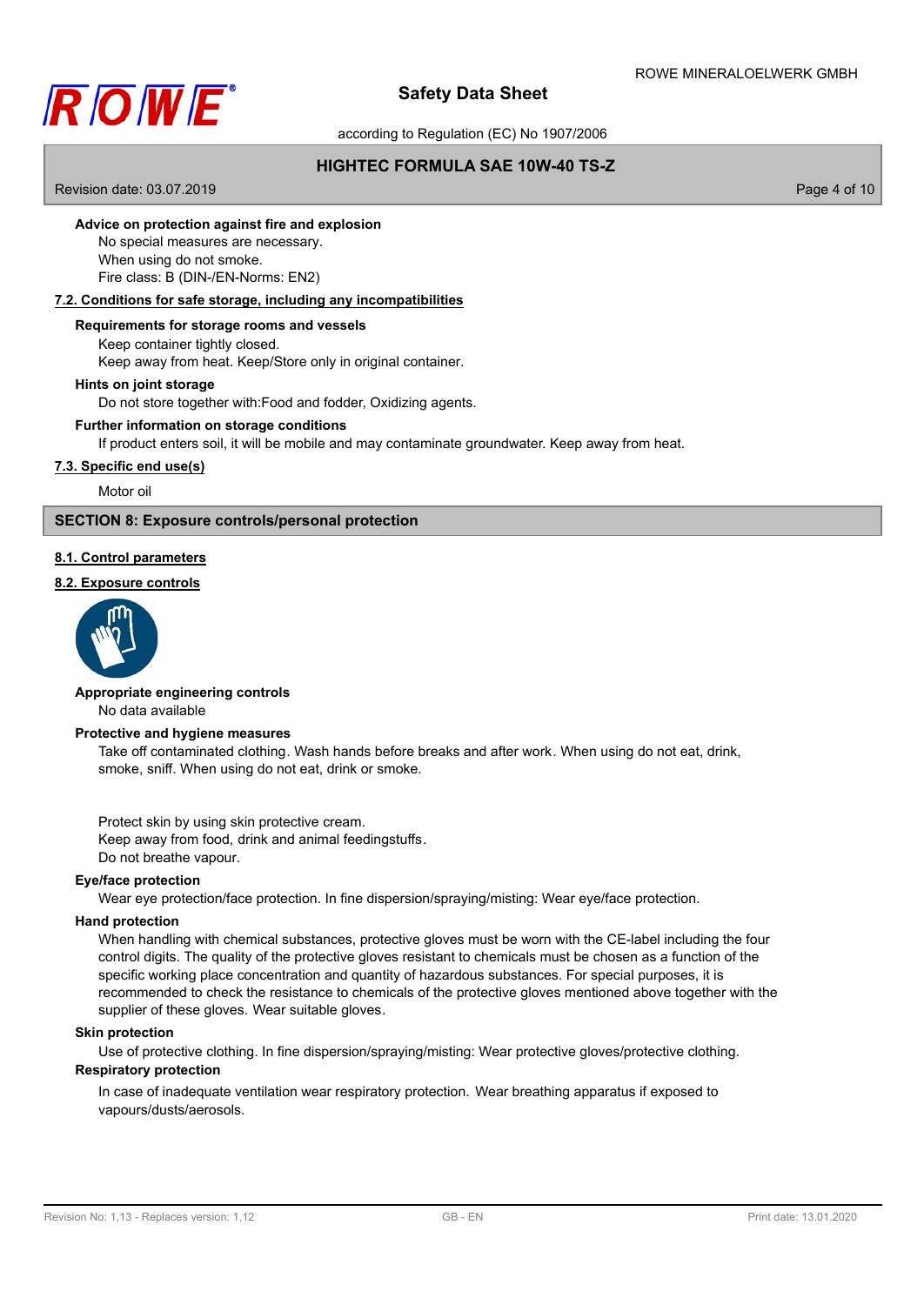

according to Regulation (EC) No 1907/2006

# **HIGHTEC FORMULA SAE 10W-40 TS-Z**

Revision date: 03.07.2019 **Page 5 of 10** 

# **SECTION 9: Physical and chemical properties**

| Physical state:                                               | liquid         |                                    |                      |
|---------------------------------------------------------------|----------------|------------------------------------|----------------------|
| Colour:                                                       | brown          |                                    |                      |
| Odour:                                                        | characteristic |                                    |                      |
|                                                               |                |                                    | <b>Test method</b>   |
| pH-Value:                                                     |                | not applicable DIN 51369           |                      |
| Changes in the physical state                                 |                |                                    |                      |
| Melting point:                                                |                | not determined                     |                      |
| Initial boiling point and boiling range:                      |                | not determined                     |                      |
| Pourpoint::                                                   |                |                                    | ~-30 °C DIN ISO 3016 |
| Flash point:                                                  |                |                                    | >190 °C DIN ISO 2592 |
| Flammability                                                  |                |                                    |                      |
| Solid:                                                        |                | not applicable                     |                      |
| Gas:                                                          |                | not applicable                     |                      |
| <b>Explosive properties</b><br>The product is not: Explosive. |                |                                    |                      |
| Lower explosion limits:                                       |                | not determined                     |                      |
| Upper explosion limits:                                       |                | not determined                     |                      |
| Ignition temperature:                                         |                | No data available                  |                      |
| <b>Auto-ignition temperature</b>                              |                |                                    |                      |
| Solid:                                                        |                | not applicable                     |                      |
| Gas:                                                          |                | not applicable                     |                      |
| Decomposition temperature:                                    |                | not determined                     |                      |
| <b>Oxidizing properties</b><br>Not oxidising.                 |                |                                    |                      |
| Vapour pressure:<br>(at 20 $^{\circ}$ C)                      |                |                                    | <0,1 hPa calculated. |
| Density (at 15 °C):                                           |                | ~0,864 g/cm <sup>3</sup> DIN 51757 |                      |
| Water solubility:                                             |                | practically insoluble              |                      |
| Solubility in other solvents<br>not determined                |                |                                    |                      |
| Partition coefficient:                                        |                | not determined                     |                      |
| Viscosity / kinematic:<br>(at 100 $^{\circ}$ C)               |                | ~14,3 mm <sup>2</sup> /s DIN 51562 |                      |
| Vapour density:                                               |                | not determined                     |                      |
| Evaporation rate:                                             |                | not determined                     |                      |
| Solvent separation test:                                      |                | No data available                  |                      |
| Solvent content:                                              |                | none Solvents                      |                      |
| 9.2. Other information                                        |                |                                    |                      |
| Solid content:                                                |                | not determined                     |                      |
| none                                                          |                |                                    |                      |

# **SECTION 10: Stability and reactivity**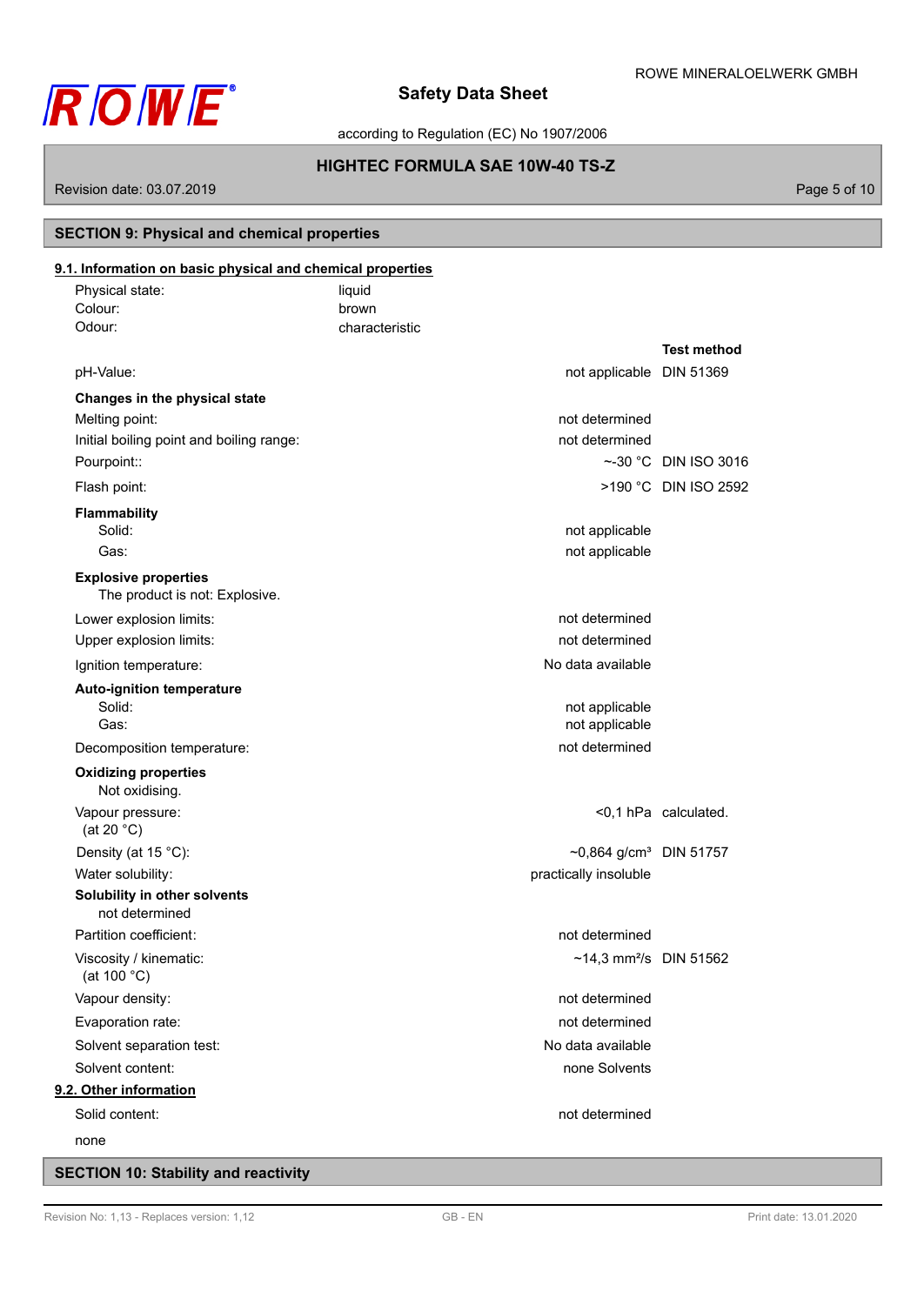

according to Regulation (EC) No 1907/2006

# **HIGHTEC FORMULA SAE 10W-40 TS-Z**

Revision date: 03.07.2019 **Page 6 of 10** 

### **10.1. Reactivity**

No data available

# **10.2. Chemical stability**

No thermal decomposition if properly stored / handled /transported. Onset of decomposition at elevated temperatures (>65°C): (e.g. H2S)

### **10.3. Possibility of hazardous reactions**

possible with strong oxidizing agents.

This product is stable under normal conditions. Hazardous reactions are unlikely.

### **10.4. Conditions to avoid**

Oxidizing agents, strong..Etchant and acids

# **10.5. Incompatible materials**

Oxidizing agents, strong.

# **10.6. Hazardous decomposition products**

none

#### **Further information**

No thermal decomposition if properly stored / handled /transported.

### **SECTION 11: Toxicological information**

### **11.1. Information on toxicological effects**

#### **Acute toxicity**

### No data available.

Irritant effect on the respiratory tract: Do not breathe gas/vapour.

| <b>CAS No</b> | Chemical name                                           |                                 |         |                  |        |
|---------------|---------------------------------------------------------|---------------------------------|---------|------------------|--------|
|               | Exposure route                                          | Dose                            | Species | Source           | Method |
| 64742-54-7    | Distillates (petroleum), heavy paraffinic, hydrotreated |                                 |         |                  |        |
|               | oral                                                    | >2000<br>LD50<br>mg/kg          | Rat     | <b>IOECD 401</b> |        |
|               | dermal                                                  | LD50<br>>2000<br> mg/kg         | Rabbit  | OECD 402         |        |
|               | inhalation (4 h) vapour                                 | LC50<br>>5000<br>$\lfloor$ mg/l | Rat     | <b>OECD 403</b>  |        |
| 121158-58-5   | Dodecylphenol, mixed isomers (branched)                 |                                 |         |                  |        |
|               | oral                                                    | 2100<br>LD50<br> mg/kg          | Rat     |                  |        |
|               | dermal                                                  | LD50<br>15000<br> mg/kg         | Rabbit  |                  |        |

### **Irritation and corrosivity**

Irritant effect on the skin: none

Frequent and prolonged eye contact may cause eye irritation.

#### **Sensitising effects**

Due to the very low concentration of sensitizing substances, the finished product can be assumed not to be skin-sensitizing.

### **Carcinogenic/mutagenic/toxic effects for reproduction** The product is not classified.

# **STOT-repeated exposure**

Frequently or prolonged contact with skin may cause dermal irritation.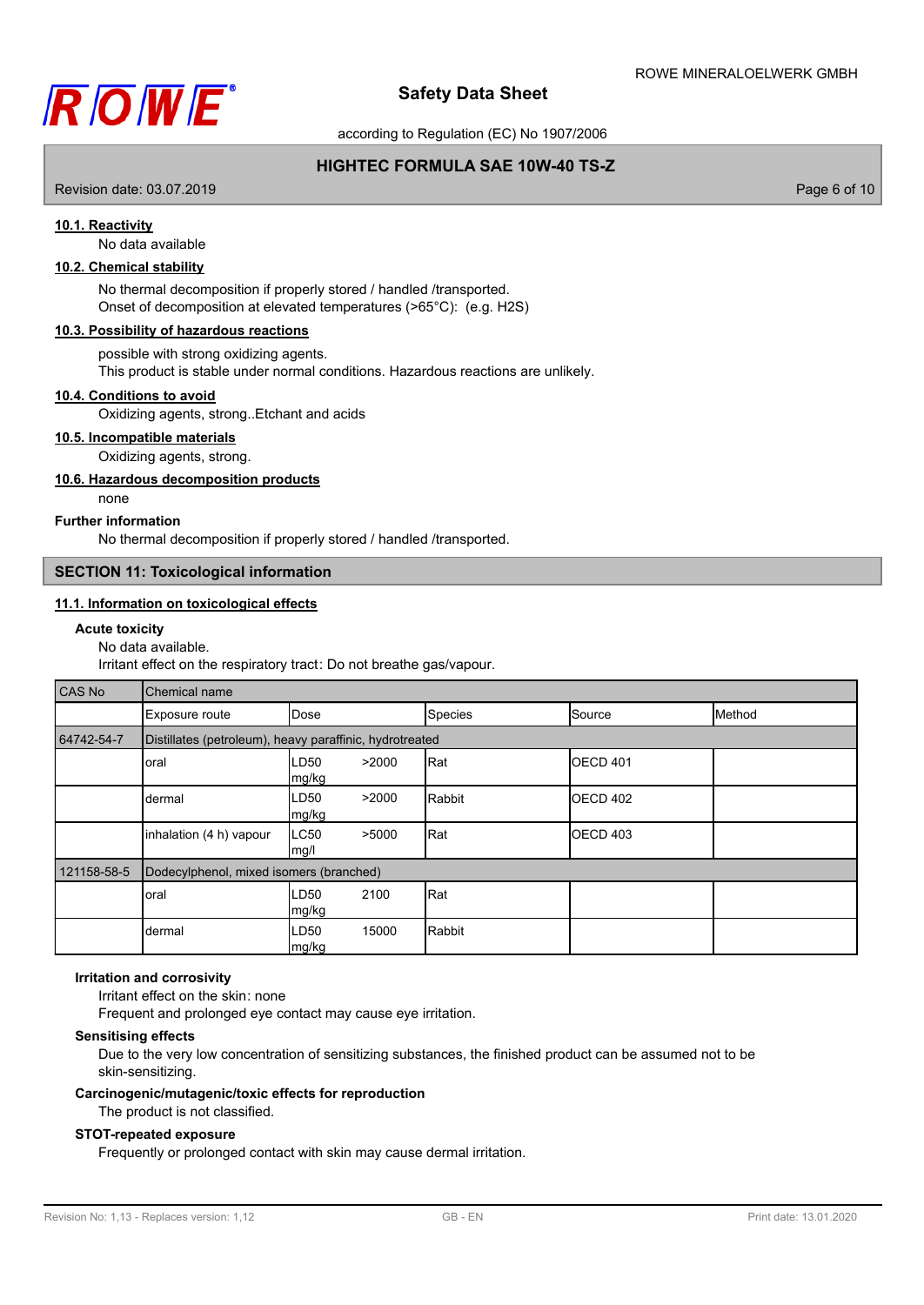

according to Regulation (EC) No 1907/2006

# **HIGHTEC FORMULA SAE 10W-40 TS-Z**

Revision date: 03.07.2019 **Page 7** of 10

### **Specific effects in experiment on an animal**

No data available.

### **Additional information on tests**

none

# **Practical experience**

### **Observations relevant to classification**

not applicable

### **Other observations**

Has de-greasing effect on the skin.

### **Further information**

No special hazards known when the product is properly used and the precautionary measures indicated are observed.

### **SECTION 12: Ecological information**

### **12.1. Toxicity**

Harmful to aquatic life with long lasting effects. No data available.

| CAS No     | Chemical name                                                            |                       |              |  |           |  |
|------------|--------------------------------------------------------------------------|-----------------------|--------------|--|-----------|--|
|            | Method<br>[h]   [d] Species<br>Aquatic toxicity<br>Dose<br><b>Source</b> |                       |              |  |           |  |
| 64742-54-7 | Distillates (petroleum), heavy paraffinic, hydrotreated                  |                       |              |  |           |  |
|            | Acute fish toxicity                                                      | LC50<br>>1000<br>mg/l | 96 hlFish    |  | IOECD 203 |  |
|            | Acute algae toxicity                                                     | ErC50<br>>100<br>mg/l | 72 hl        |  | OECD 201  |  |
|            | Acute crustacea toxicity                                                 | EC50<br>>100<br>mg/l  | 48 h Daphnia |  | OECD 202  |  |

### **12.2. Persistence and degradability**

Due to its low solubility in water the product is almost completely mechanically separated in biological sewage plants. Poorly eliminated from water.

Not easily bio-degradable (according to OECD-criteria). Product is partially biodegradable. Significant residues remain.

Post-use oils must not be discharged into the sewer system or into surface waters nor must they be allowed to enter the soil.

### **12.3. Bioaccumulative potential**

No data available.

Do not allow uncontrolled discharge of product into the environment.

# **Partition coefficient n-octanol/water**

| <b>CAS No</b> | IChemical name                                          | Log Pow               |
|---------------|---------------------------------------------------------|-----------------------|
| 64742-54-7    | Distillates (petroleum), heavy paraffinic, hydrotreated | @1719.B0172<br>86 > 4 |
| 121158-58-5   | Dodecylphenol, mixed isomers (branched)                 |                       |

### **12.4. Mobility in soil**

No data available.

# **12.5. Results of PBT and vPvB assessment**

The product has not been tested.

# **12.6. Other adverse effects**

Aquatic organisms: No data available. Effects in sewage plants No data available.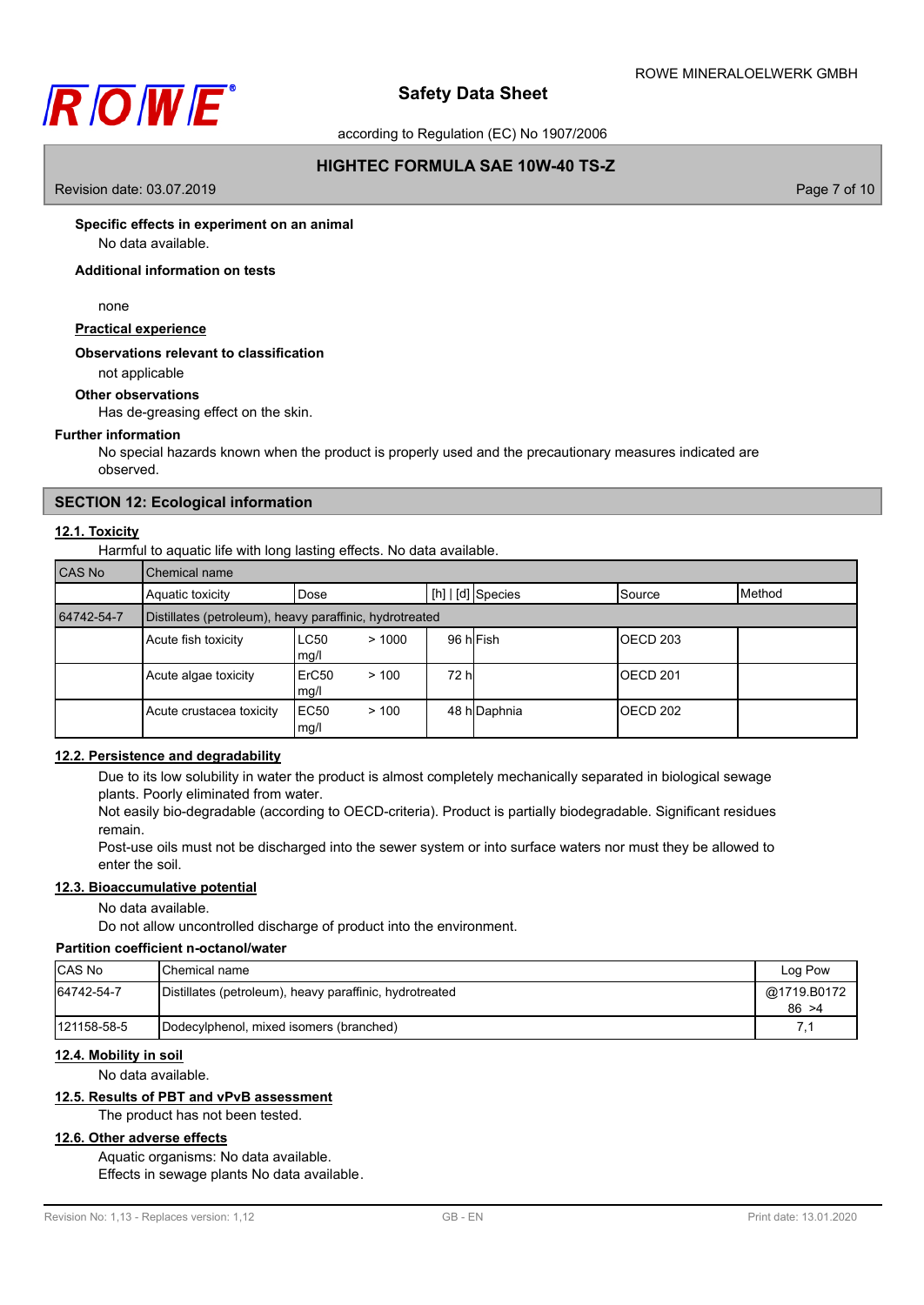

according to Regulation (EC) No 1907/2006

## **HIGHTEC FORMULA SAE 10W-40 TS-Z**

Revision date: 03.07.2019 **Page 8 of 10** 

No data available.

# **Further information**

Do not allow to enter into surface water or drains. Do not allow to enter into soil/subsoil.

### **SECTION 13: Disposal considerations**

## **13.1. Waste treatment methods**

#### **Disposal recommendations**

Do not allow to enter into surface water or drains. Do not allow to enter into soil/subsoil. Dispose of waste according to applicable legislation. The waste codes stated are recommendations based on the expected use of the substance and may be re-assigned to other waste codes by the user, if applicable.

Do not empty into drains, dispose of this material and its container at hazardous or special waste collection point.

#### **List of Wastes Code - residues/unused products**

130205 OIL WASTES AND WASTES OF LIQUID FUELS (EXCEPT EDIBLE OILS, AND THOSE IN CHAPTERS 05, 12 AND 19); waste engine, gear and lubricating oils; mineral-based non-chlorinated engine, gear and lubricating oils; hazardous waste

#### **List of Wastes Code - used product**

OIL WASTES AND WASTES OF LIQUID FUELS (EXCEPT EDIBLE OILS, AND THOSE IN CHAPTERS 05, 12 AND 19); waste engine, gear and lubricating oils; mineral-based non-chlorinated engine, gear and lubricating oils; hazardous waste 130205

### **Contaminated packaging**

Non-contaminated packages may be recycled. Handle contaminated packages in the same way as the substance itself. Dispose of this material and its container to hazardous or special waste collection point.

### **SECTION 14: Transport information**

#### **Land transport (ADR/RID)**

|  | <b>14.1. UN number:</b> |  |
|--|-------------------------|--|
|  |                         |  |

| 14.1. UN number:                  | No dangerous good in sense of this transport regulation. |
|-----------------------------------|----------------------------------------------------------|
| 14.2. UN proper shipping name:    | No dangerous good in sense of this transport regulation. |
| 14.3. Transport hazard class(es): | No dangerous good in sense of this transport regulation. |
| 14.4. Packing group:              | No dangerous good in sense of this transport regulation. |

### **Inland waterways transport (ADN)**

**14.1. UN number:** No dangerous good in sense of this transport regulation.

**14.2. UN proper shipping name:** No dangerous good in sense of this transport regulation.

**14.3. Transport hazard class(es):** No dangerous good in sense of this transport regulation.

**14.4. Packing group:** No dangerous good in sense of this transport regulation.

**Marine transport (IMDG)**

14.1. UN number: **14.1.** UN number: No dangerous good in sense of this transport regulation.

**14.2. UN proper shipping name:** No dangerous good in sense of this transport regulation.

**14.3. Transport hazard class(es):** No dangerous good in sense of this transport regulation.

**14.4. Packing group:** No dangerous good in sense of this transport regulation.

**Air transport (ICAO-TI/IATA-DGR)**

**14.1. UN number:** No dangerous good in sense of this transport regulation. **14.2. UN proper shipping name:** No dangerous good in sense of this transport regulation.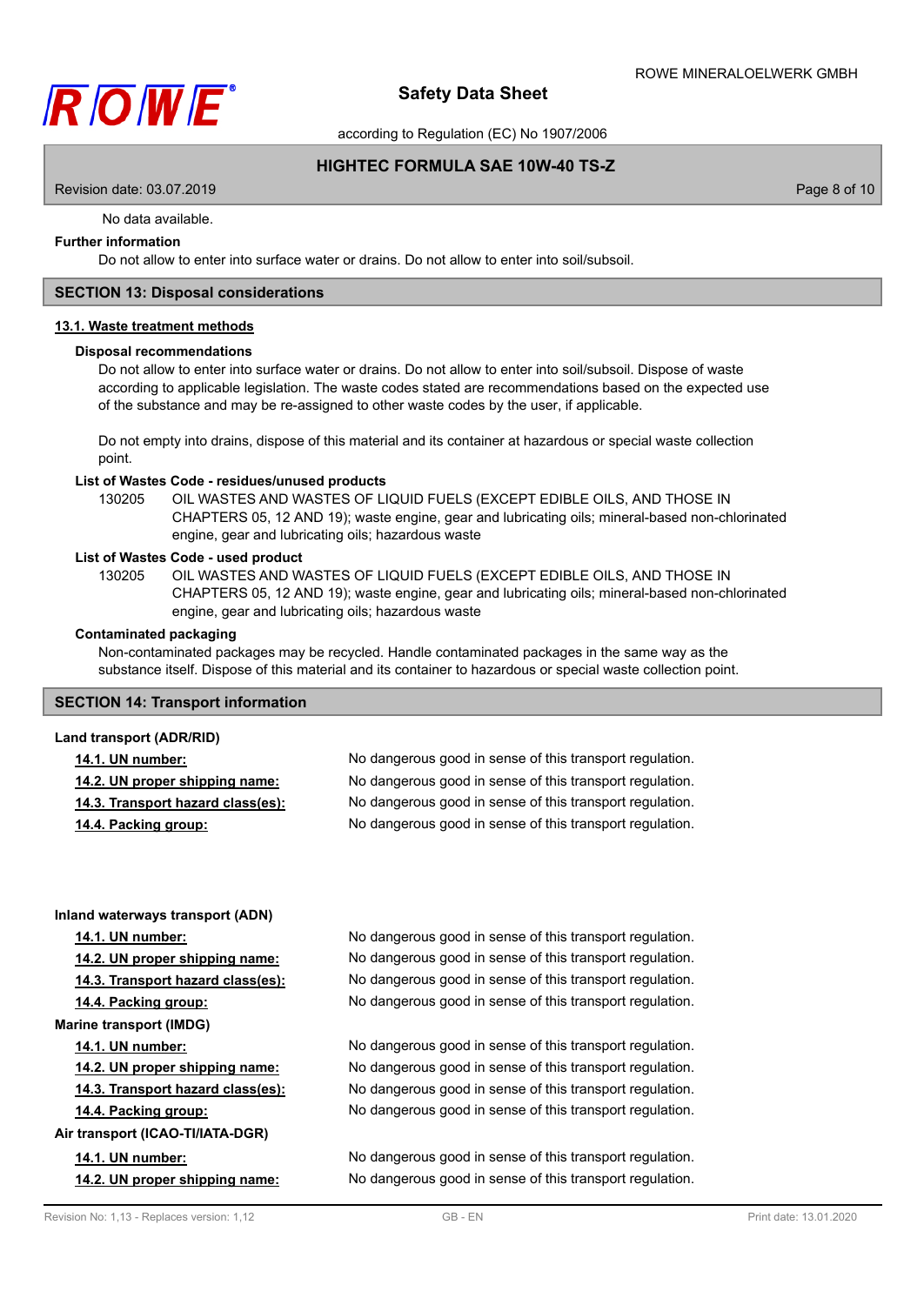

### according to Regulation (EC) No 1907/2006

### **HIGHTEC FORMULA SAE 10W-40 TS-Z**

Revision date: 03.07.2019 **Page 9 of 10 14.3. Transport hazard class(es):** No dangerous good in sense of this transport regulation. **14.4. Packing group:** No dangerous good in sense of this transport regulation. **14.5. Environmental hazards** ENVIRONMENTALLY HAZARDOUS: no **14.6. Special precautions for user** No dangerous good in sense of this transport regulation. **14.7. Transport in bulk according to Annex II of Marpol and the IBC Code** No dangerous good in sense of this transport regulation. **SECTION 15: Regulatory information**

### **15.1. Safety, health and environmental regulations/legislation specific for the substance or mixture**

### **EU regulatory information**

Restrictions on use (REACH, annex XVII): Entry 28: Distillates (petroleum), heavy paraffinic, hydrotreated Entry 30: Dodecylphenol, mixed isomers (branched) Information according to 2012/18/EU (SEVESO III): Not subject to 2012/18/EU (SEVESO III)

### **Additional information**

According to EC directives or the corresponding national regulations the product does not have to be labelled.

#### **National regulatory information**

| Employment restrictions:       | Observe restrictions to employment for juvenils according to the 'juvenile |
|--------------------------------|----------------------------------------------------------------------------|
|                                | work protection quideline' (94/33/EC).                                     |
| Water contaminating class (D): | 2 - clearly water contaminating                                            |
| Skin resorption/Sensitization: | Causes allergic hypersensitivity reactions.                                |

# **15.2. Chemical safety assessment**

Chemical safety assessments for substances in this mixture were not carried out.

### **SECTION 16: Other information**

#### **Changes**

This data sheet contains changes from the previous version in section(s): 2,3,4,5,6,7,8,9,11,12,16.

#### **Abbreviations and acronyms**

ADR: Accord européen sur le transport des marchandises dangereuses par Route (European Agreement concerning the International Carriage of Dangerous Goods by Road ) IMDG: International Maritime Code for Dangerous Goods IATA: International Air Transport Association GHS: Globally Harmonized System of Classification and Labelling of Chemicals EINECS: European Inventory of Existing Commercial Chemical Substances ELINCS: European List of Notified Chemical Substances CAS: Chemical Abstracts Service LC50: Lethal concentration, 50% LD50: Lethal dose, 50% CLP: Classification, labelling and Packaging REACH: Registration, Evaluation and Authorization of Chemicals GHS: Globally Harmonised System of Classification, Labelling and Packaging of Chemicals UN: United Nations DNEL: Derived No Effect Level DMEL: Derived Minimal Effect Level PNEC: Predicted No Effect Concentration ATE: Acute toxicity estimate